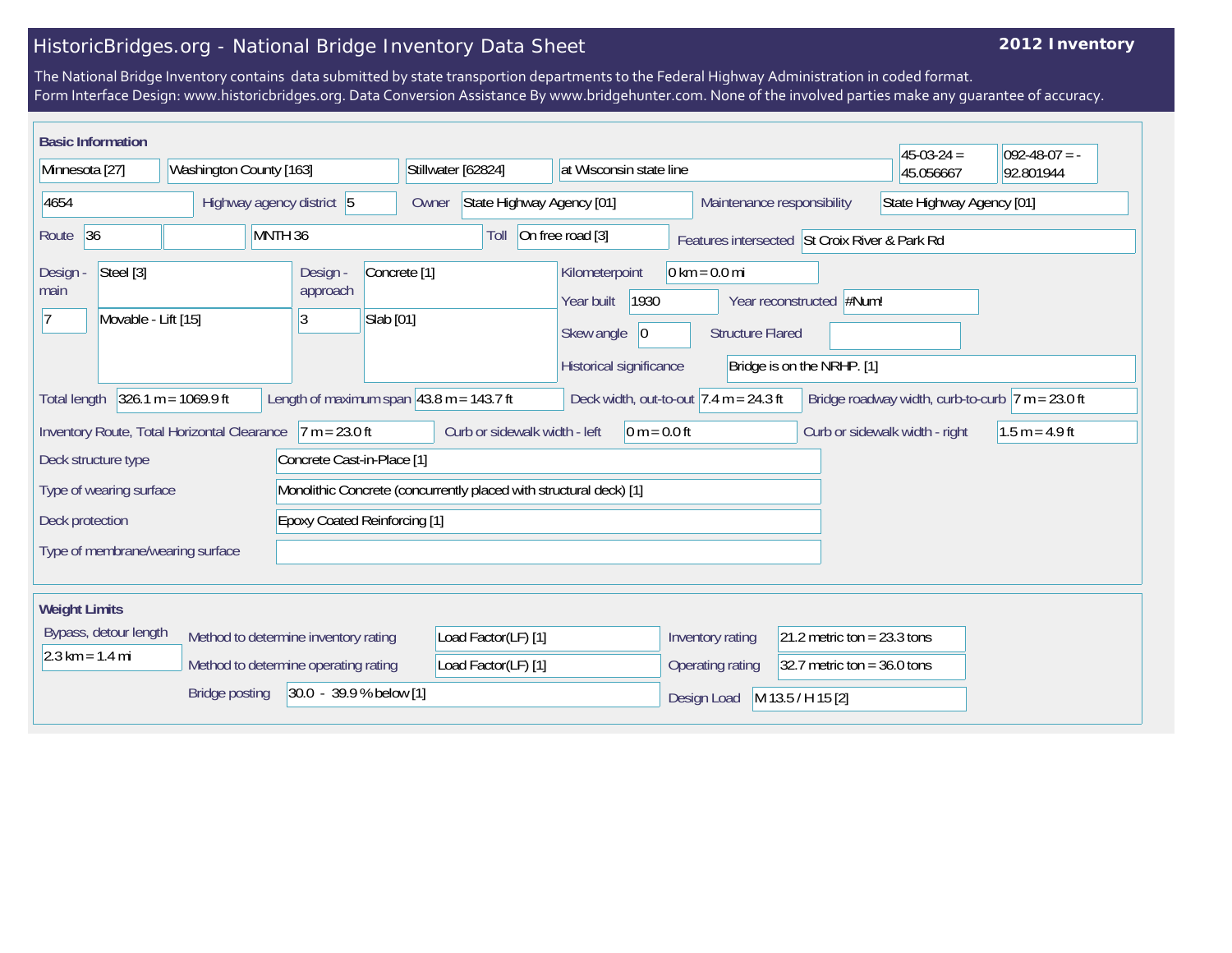| <b>Functional Details</b>                                                                                                                              |                                                                                                                                                                                         |                                                  |                                                              |  |  |  |  |
|--------------------------------------------------------------------------------------------------------------------------------------------------------|-----------------------------------------------------------------------------------------------------------------------------------------------------------------------------------------|--------------------------------------------------|--------------------------------------------------------------|--|--|--|--|
| Average daily truck traffi 3<br>Average Daily Traffic<br>18000                                                                                         | Year 2004<br>%                                                                                                                                                                          | Future average daily traffic                     | 18000<br>2029<br>Year                                        |  |  |  |  |
| Other Principal Arterial (Urban) [14]<br>Road classification<br>Approach roadway width<br>$9.4 m = 30.8 ft$<br>Lanes on structure 2                    |                                                                                                                                                                                         |                                                  |                                                              |  |  |  |  |
| Type of service on bridge   Highway-pedestrian [5]<br>Bridge median<br>Direction of traffic 2 - way traffic [2]                                        |                                                                                                                                                                                         |                                                  |                                                              |  |  |  |  |
| Parallel structure designation<br>No parallel structure exists. [N]                                                                                    |                                                                                                                                                                                         |                                                  |                                                              |  |  |  |  |
| Type of service under bridge<br>Highway-waterway [6]                                                                                                   | Lanes under structure<br>$\overline{2}$                                                                                                                                                 | Navigation control                               | Navigation control on waterway (bridge permit required). [1] |  |  |  |  |
| Navigation horizontal clearance $29.9 \text{ m} = 98.1 \text{ ft}$<br>Navigation vertical clearanc<br>$19.2 m = 63.0 ft$                               |                                                                                                                                                                                         |                                                  |                                                              |  |  |  |  |
|                                                                                                                                                        | Minimum navigation vertical clearance, vertical lift bridge $ 4.5 \text{ m} = 14.8 \text{ ft} $<br>Minimum vertical clearance over bridge roadway<br>$3.99 \text{ m} = 13.1 \text{ ft}$ |                                                  |                                                              |  |  |  |  |
| Minimum lateral underclearance reference feature Highway beneath structure [H]                                                                         |                                                                                                                                                                                         |                                                  |                                                              |  |  |  |  |
| Minimum lateral underclearance on right $0.1$ m = 0.3 ft                                                                                               |                                                                                                                                                                                         | Minimum lateral underclearance on left $0 = N/A$ |                                                              |  |  |  |  |
| Minimum vertical underclearance reference feature Highway beneath structure [H]<br>Minimum Vertical Underclearance $ 2.87 \text{ m} = 9.4 \text{ ft} $ |                                                                                                                                                                                         |                                                  |                                                              |  |  |  |  |
| Appraisal ratings - underclearances Basically intolerable requiring high priority of replacement [2]                                                   |                                                                                                                                                                                         |                                                  |                                                              |  |  |  |  |
| <b>Repair and Replacement Plans</b>                                                                                                                    |                                                                                                                                                                                         |                                                  |                                                              |  |  |  |  |
| Type of work to be performed                                                                                                                           | Work to be done by contract [1]<br>Work done by                                                                                                                                         |                                                  |                                                              |  |  |  |  |
| Replacement of bridge or other structure because<br>of substandard load carrying capacity or substantial                                               | 6065000<br>Bridge improvement cost                                                                                                                                                      | Roadway improvement cost                         | 3020000                                                      |  |  |  |  |
| bridge roadway geometry. [31]                                                                                                                          | Length of structure improvement                                                                                                                                                         | $321 m = 1053.2 ft$                              | Total project cost<br>45300000                               |  |  |  |  |
|                                                                                                                                                        | Year of improvement cost estimate                                                                                                                                                       | 2011                                             |                                                              |  |  |  |  |
|                                                                                                                                                        | Border bridge - state<br>Unknown [555]                                                                                                                                                  |                                                  | 50<br>Border bridge - percent responsibility of other state  |  |  |  |  |
|                                                                                                                                                        | Border bridge - structure number                                                                                                                                                        | B55091900000000                                  |                                                              |  |  |  |  |